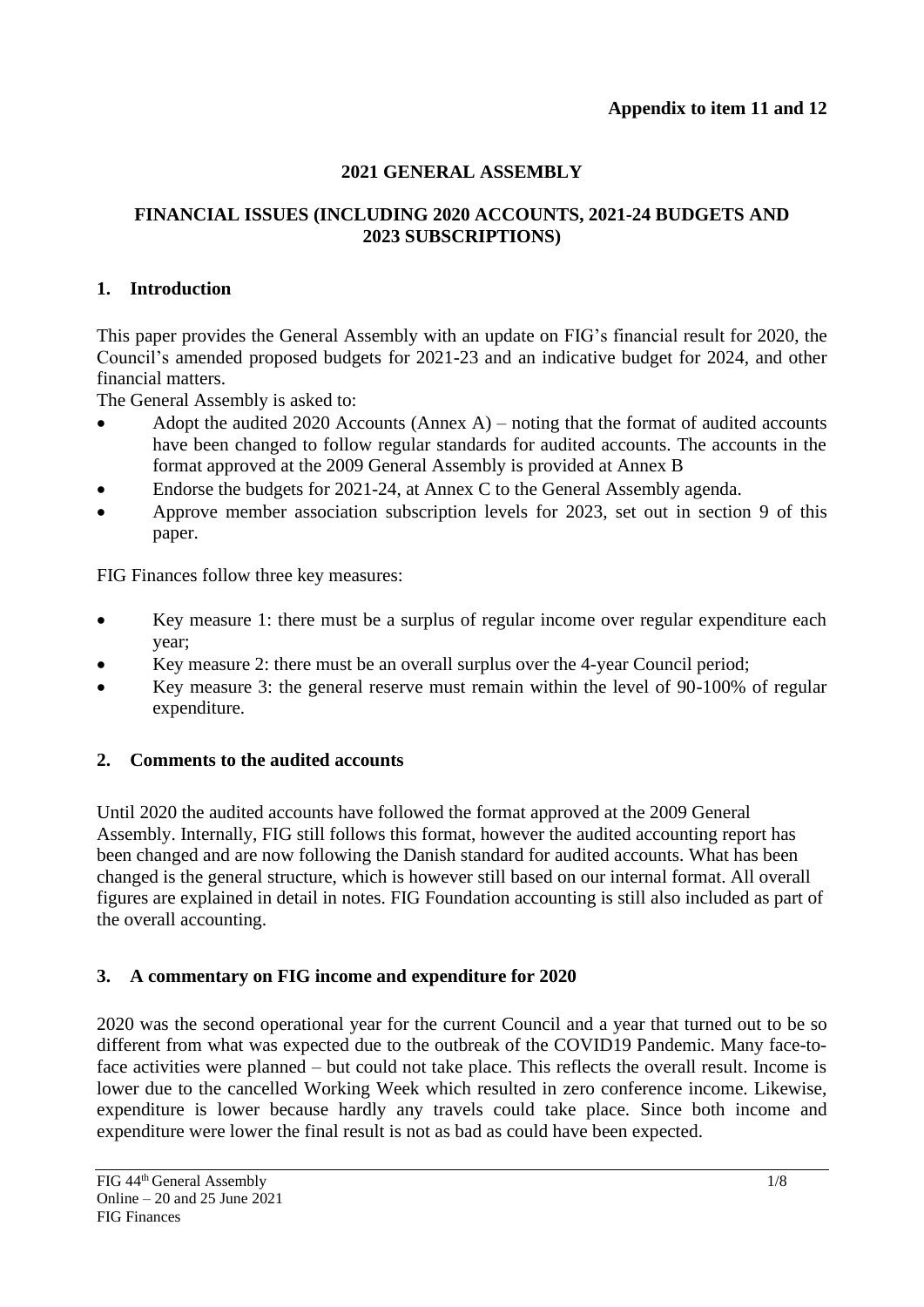There was a budgeted deficit of  $\epsilon$ 6,250, and the final result shows a deficit of  $\epsilon$  8,676, which is quite close to budget.

**Key measure 1**, which is surplus/deficit of regular income over regular expenditure is expected to be positive. It was positive in the budget ( $\epsilon$ 5,750) but results with a small deficit ( $\epsilon$ 3,076) which means that key measure 1 is not met. The reason for this is the unpredictable year with no conference income – however also less travel costs. This, however, shows the dependence on getting an income from our yearly Working Week/Congress. Reserve expressed in relation of the regular expenditure is still.

**Key measure 2**, the overall surplus/deficit in the year must be positive over a 4-year budget period. The 2020 result shows a deficit of  $\epsilon$  -8,676. The previous years have all shown surpluses, but there is no doubt that we are now facing some challenging years. Due to the accumulated reserved, FIG finances is prepared for this.

**Key measure 3**, the general reserve must remain within the level of 90-100% of regular expenditure. FIG financial result has over the past years been above the desired level which gives a small extra reserve. This year the general reserve of regular annual expenditure is 140%. The reason why it is so much higher is because expenditure is much lower this year than normal because of less travel costs.

As always, expenditure was monitored closely and kept as low as possible in 2020 because of the uncertainty caused by the COVID19 Pandemic. Despite the current situation, the finances are still solid and are prepared for possible financially less healthy years.

## **Income 2020**

Income from membership subscriptions was almost  $\epsilon$ 15,000 lower than budget and almost  $\epsilon$ 7,000 lower than 2019. Membership fees from Affiliate and Academic members are fairly constant and the member association subscription was also kept stable, but unfortunately, we did not see the expected increase in Corporate membership, but instead a decrease of almost 10,000 compared to 2019.

Bad debts write offs is close to budget, but still high  $(E21,000)$ . This belongs primarily to members that we have had to expel due to lack of membership payments, however also from some members who have resigned without having paid their membership fee. Much has been done to clean up old arrears and to get expected payments. We see a lower number in general of members in arrears which is positive and shows that the last years intense follow up has worked. Thanks to all members who have paid. The provision for doubtful debt was kept unchanged.

Financial income continues to be low. We are still facing this prevailing low interest rate regime, which has caused negative interests on all bank accounts. Our investment has prevented us from a negative result both due to dividend and an increased rate. Still, FIG keeps a low-risk investment profile, and despite the negative interests does not want to invest in higher-risk investments. Further to this, FIG needs a cashflow. Currency difference is not to predict in a budget and has varied quite much over the years. This year we have faced a deficit of almost 12,000 which is caused by the low USD interest rate at end of 2020 compared to the year-end 2019. It is important to note that this is an unrealised loss.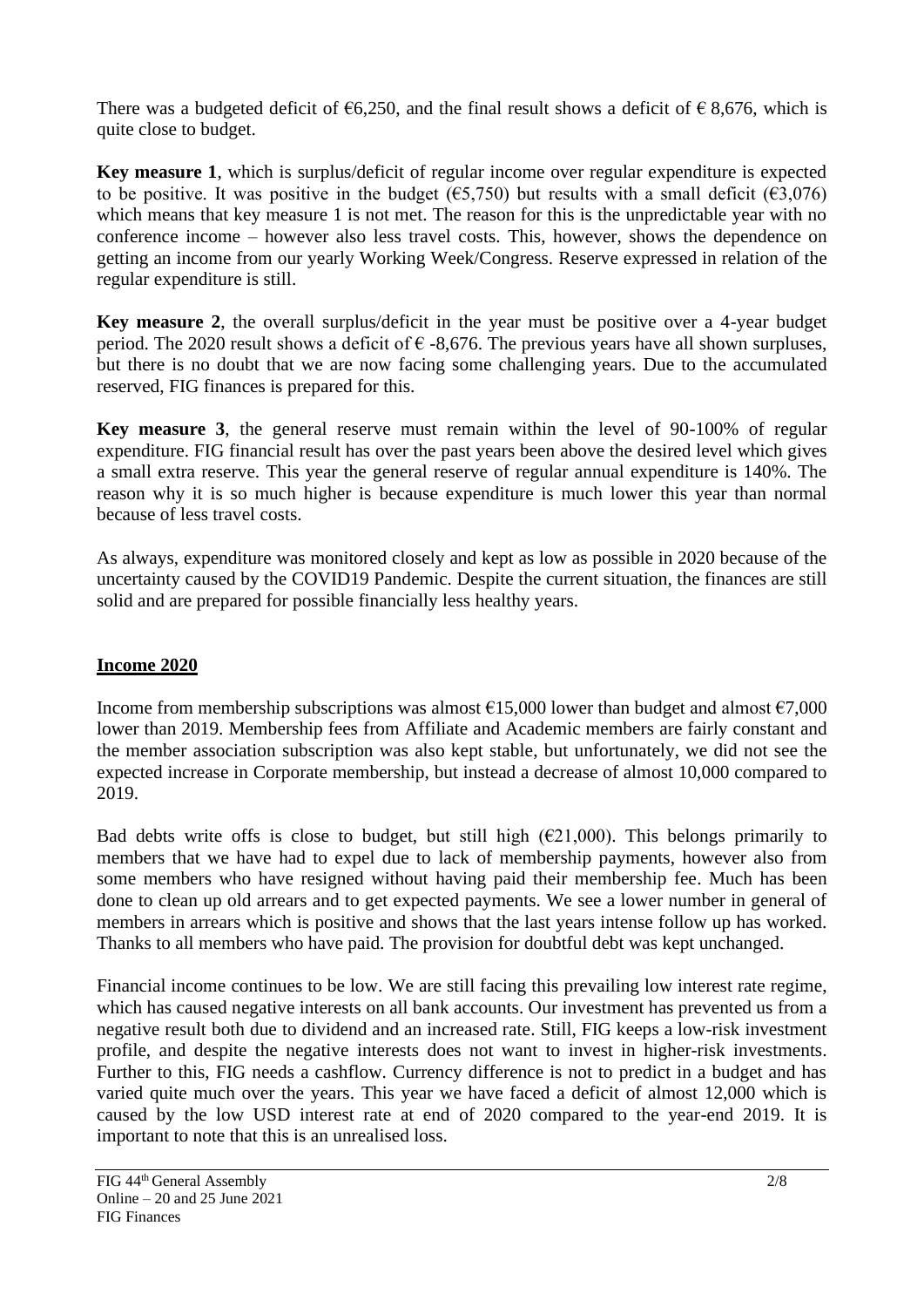In total the regular income for 2020 was  $\epsilon$ 80,000 lower than budgeted, which is mainly caused by the lack of income on events. Having a Working Week income included in the regular income shows how dependent FIG is of this yearly event and that it is possible to create an income from this. It is however – hopefully – a one-time occasion that the Working Week was cancelled in 2020 because of the COVID19 Pandemic that prevented travelling and larger gatherings. There could have been a larger loss on the event because already costs had been made. Even bigger costs were prevented by cancelling the Working Week. The fact that the Working Week in 2021 is also organised in cooperation with the Netherlands helped us prevent an even larger loss in 2020.

## **Arrears 2020**

Arrears at the end of 2020 were  $\in$  81,000. This is  $\in$  10,000 less than 2019 ( $\in$  91,000) but still far too high. In 2018 we managed to decrease the arrears to  $\epsilon$ 49,000. It is positive that arrears have decreased significantly compared to earlier, where arrears were in average at the height of around  $€150,000$ , but it has been discouraging to see this amount significantly higher again. Almost  $\epsilon$ 50,000 of the arrears belong to member associations which is very high.  $\epsilon$ 10,000 to academic members, €15,000 to corporate members and 7,000 to affiliate members. More than €50,000 are arrears solely from 2020,  $\epsilon$ 17,000 from 2019 and  $\epsilon$ 11,000 are arrears stemming from 2018. We really encourage all members to be cooperative and loyal and pay the membership fee promptly.

# **Expenditure 2020**

Total regular expenditure was  $\epsilon$ 359,000 which is more than  $\epsilon$  70,000 below budget. It is difficult to compare this year with other years due to its extraordinary circumstances. Almost none of the travelling budget of  $\epsilon$ 50,000 was spent. Another  $\epsilon$  20,000 was saved being precautious to keep costs as low as possible. Extra costs have been spent on online systems such as a Zoom licence both for meetings and webinars. These will be extra costs that will most likely remain in the coming years.

The grants to Commission chairs and Networks were paid in line with the levels agreed by the General Assembly. Only part of this could be spent, and the rest has been moved to 2021/2022 hoping that it will be possible to organise face-to-face meetings. There were no applications for support for poor Member Associations.

FIG Office continued the IT developmental work on the web site and databases.

## **Final result**

The result of regular income over regular expenditure (key measure 1) showed a negative result of  $\epsilon$  -3,076 which is lower as budgeted. FIG Council notes that key measure 1 has not been met but will not take any further action because of this unusual year.

The final result 2020 which also includes projects and development costs and income shows a deficit of  $€$  -8,676 which is  $€2,500$  lower than budget.

At the end of year, FIG's total reserve stood at  $\epsilon$  605,427 and the general reserve (total reserve deducted IT and Events reserves) amounts to  $\epsilon$  505,427 which is 141% of regular annual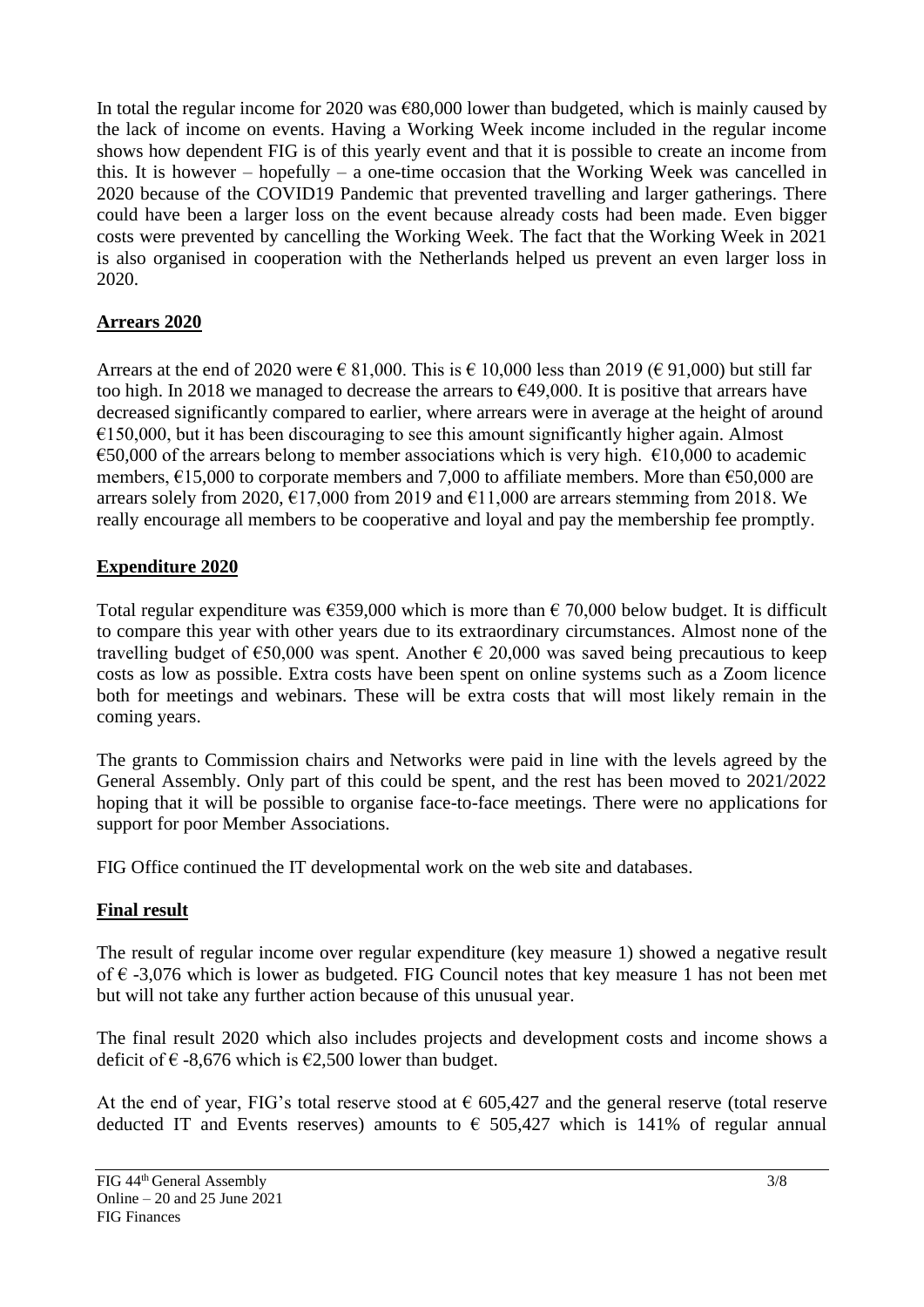expenditure (higher than usual because of the lower level of expenditure) and 138% of total annual expenditure.

### **4. Budgets 2021-24**

Annex C to this paper presents proposed revised budgets for 2021, 2022 and 2023 and a proposed budget for 2024. This is to adhere to the requirement for a 4-years ahead budget (decision at the 2009 General Assembly).

#### **Key considerations in constructing the budget**

Council's overriding consideration when preparing the budget was to be as realistic as possible, particularly with its forecast since it is a 4-year forward budgeting process. In this regard Council is very mindful of the following ongoing risks to the budget:

- There are potential risks around the level of income from subscriptions in the on-going economic situation. Income from subscriptions has decreased over the later years
- The expected increase in income from corporate members that should have been a result from the 2015-18 Task Force on Corporate members has not materialised.
- The level of arrears has increased in the past two years which is worrying, and the amount shows that it remains a significant area of concern.
- Council is aware of the risk to include a conference income in the regular income
- The suggested budgets include larger deficits which is explained in the following section.
- Council is aware that with this budget the key measures are not met. Council has however decided that this is needed in the current situation and has taken into consideration that for many years FIG has increased its reserves.

Council seeks to ensure a sustainable, effective and efficient Federation. The level of income and expenditure has to balance. Council is, however, for the coming years proposing a budget that they are aware of does not meet the three key measures.

## **Budget 2021**

Due to the COVID19 Pandemic Council has made the decision to decrease the membership subscription fees with 20% in 2021. This is a one-time decrease to show respect to members and their members who suffer from the economic crisis followed by COVID19. This 20% decrease will result in a large expected deficit in 2021 of  $\epsilon$  87,000.

The loss on the lower subscription fee is to some extend outweighed through lower expenditure in travels. It is expected that no travels can take place in the first half of 2021.

Income from events is estimated to be lower due to the fact that the Working Week 2021 will be an online event with lower registration fees and a predicted lower revenue.

Council has considered that over the past years there has been an increase in the general reserve. This has been positive in the sense that it has made FIG less vulnerable towards financial difficult years, and a reserve of in total  $\epsilon$  100,000 for events and IT Development has been established. Deducted the two reserves, FIG still has an average general reserve of regular annual expenditure of around 125% (key measure 3 to be in the range 90-100%). Because of the financial healthy situation Council considered it reasonable to help its members in this difficult situation, hence it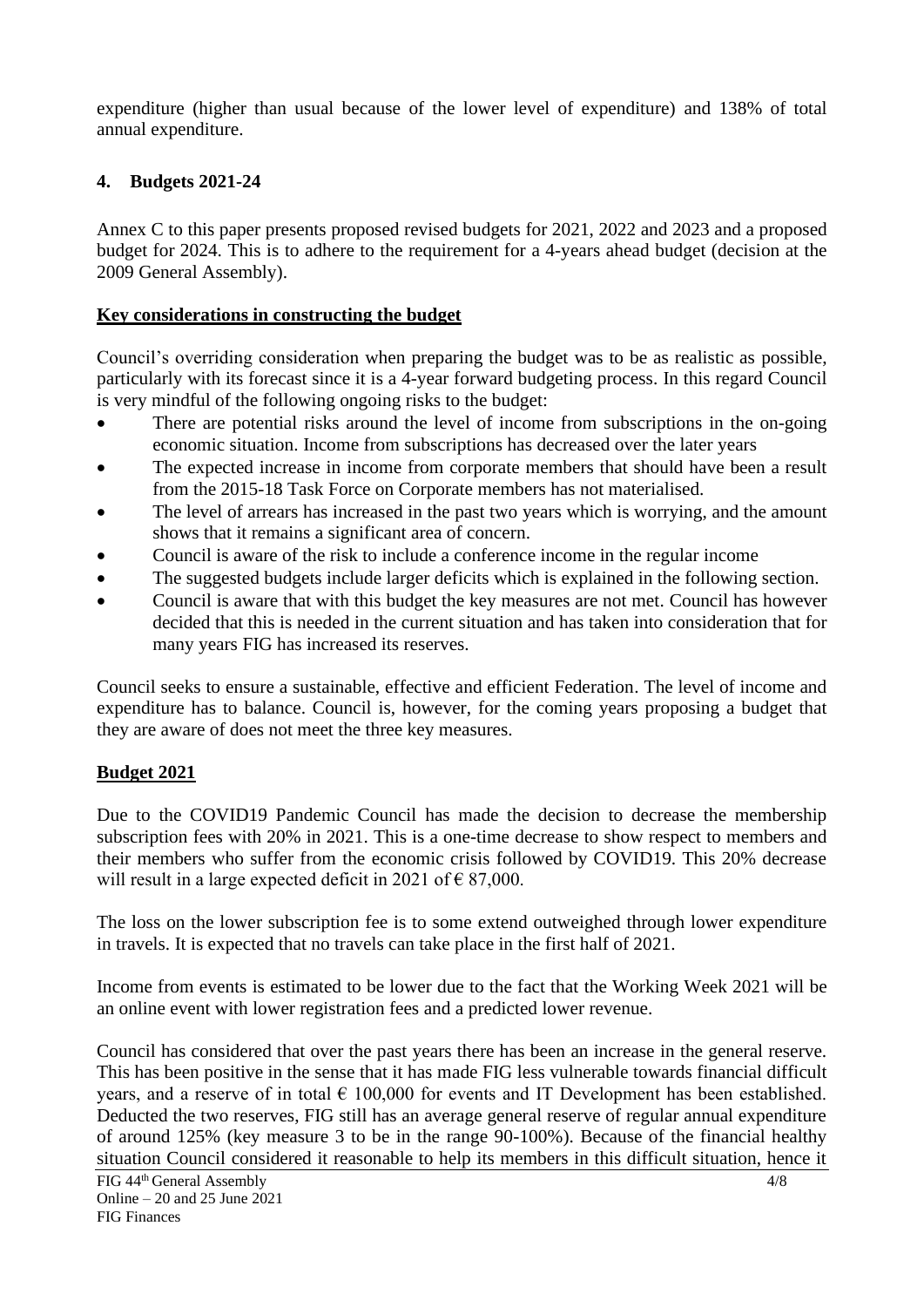was decided that FIG can cover a one-time larger loss and still be in the acceptable range of a general reserve.

Expenditure is of course monitored carefully, and savings will be made where possible.

## **Budget 2022**

There are still uncertainties towards the Congress 2022. Can it take place in Cape Town with actual participation? Who will be able to participate? Will there still be travel restrictions due to the pandemic? Because of this uncertain situation the expected income from the Congress has been written down which results in a large deficit also in 2022 of almost  $\epsilon$  40,000. We do hope that the Congress can provide a larger income decreasing the budgeted deficit however, currently it is difficult to predict how the world situation will look in 2022.

It is important to note that subscription fees are back to normal range, but the income from corporate members has been set fairly conservative – however hoping for and working on an increase in the income from corporate members.

## **Budgets 2023 and 2024**

The 2023 and 2024 budgets are dependent on a new president and council and their goals and actions.

As in previous years, every effort has been made to base the budget on information available as well as to forecast income and expenditures realistically. This is particularly important given the overall economic situation.

Council remains cognizance of the three key financial measures when preparing the budget:

- Key measure 1: there must be a surplus of regular income over regular expenditure each year; will be met in 2023 and 2024
- Key measure 2: there must be an overall surplus over the 4-year Council period; will not be met in the budgeted period.
- Key measure 3: the general reserve must remain within the level of 90-100% of regular expenditure; will be met in 2023 and 2024 if e.g. part of the events reserve will be used to cover an event deficit in 2021/2022.

# **5. Staffing**

Current staffing of the FIG Office is:

- Director (Louise Friis-Hansen) responsible for general management, developmental/ strategic tasks, oversight of administration, finances, events, membership matters, council/commission matters, IT, communication and Foundation secretariat duties
- FIG Events and Support Manager (Claudia Stormoen Pedersen, full time) responsible for the operations of the events, development of FIG IT systems, commission and network activities, and general administration.
- Finances and Administration (Maria Bargholz, 90%) responsible for financial administration as well as general FIG and events administration.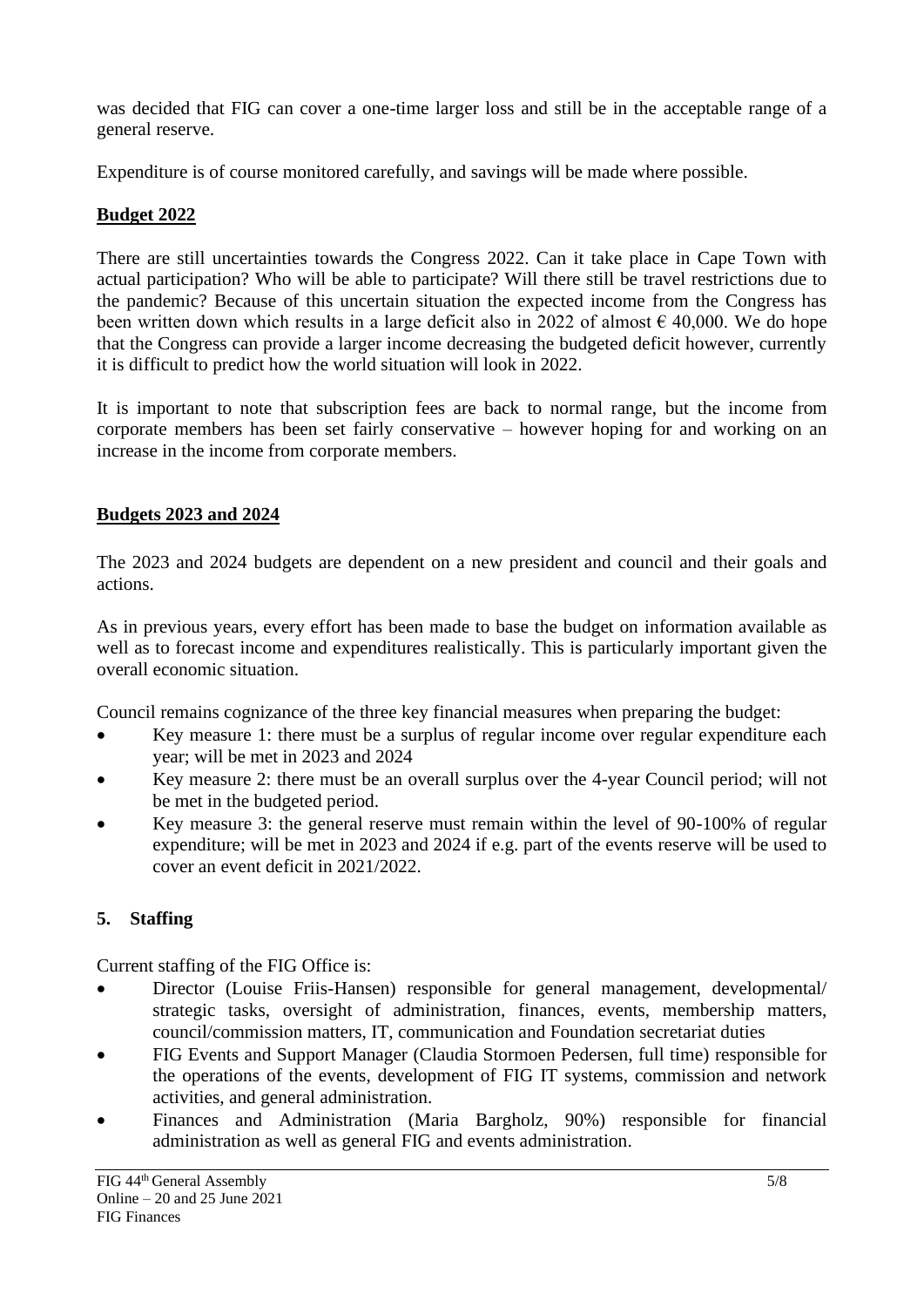In November 2019 FIG Office moved offices within the Danish Engineering Association (IDA) building where FIG office is located. IDA needed the previous office rooms internally, so the office moved together with the three other organisations that they are sharing rooms with, the Danish Association of Surveyors DdL, Geoforum, and Engineers without Boarders. The latter has recently moved to the IDA building, and FIG Office welcomes sharing office rooms with another international organisation. Further to this, FIG Office thanks IDA for its kind and valued support to the FIG office space making it possible for us to be in this office area. IDA is listed as a sponsor of FIG.

Like so many others, FIG experienced in March 2020 that Denmark closed down due to the COVID19 Pandemic. FIG Office followed the directions coming from IDA, that encouraged all to work from home. Luckily FIG Office is used to working from a distance, so it is not new, nor a problem. During the summer, it was again possible to meet in the office, but the country shut down again in December and until May 2021. Although all was closed down it was still possible to come to the office to e.g. check for post.

## **6. Organisation of events**

The Council and FIG Office work closely together with a Local Organising Committee to organise the yearly FIG event ensuring that FIG's annual event remains not only the flagship event of FIG but a global forum for FIG's membership, partners and stakeholders. Over the past years, FIG has developed the following operating models for its annual events:

- FIG will handle the overall programme, the technical programme, keynote speakers, international registrations, (local registration if in EUR or USD), the website, and international exhibitors; and
- The local organisers will handle the contact with the venue; hotels; the local exhibition; local registrations (if other currency from EUR and USD); social events; technical tours; and social tours.

FIG will be reimbursed a fixed sum for its handling, coordination and organization workload for each event. We believe that the models and arrangements provide a sound basis for future conferences and provide an appropriate balance between FIG and local input and expertise.

FIG Office spends a considerable amount of time on the organisation and preparations of FIG events. FIG Office and Council have evaluated that it is a rewarding investment and gives a possibility to get closer to the individual persons that are related to FIG members.

2020 was as mentioned previously a different year which resulted in postponement of the General Assembly to 2021 and cancellation of the Working Week. Most of the attendees that had registered and paid agreed to move their registration to the Working Week 2021 or the Congress 2022. In October 2020 the Working Week Steering Committee decided that the Working Week 2021 would be transformed to the "FIG e-Working Week 2021", and will be solely virtual.

## **7. IT Development**

Projects under progress: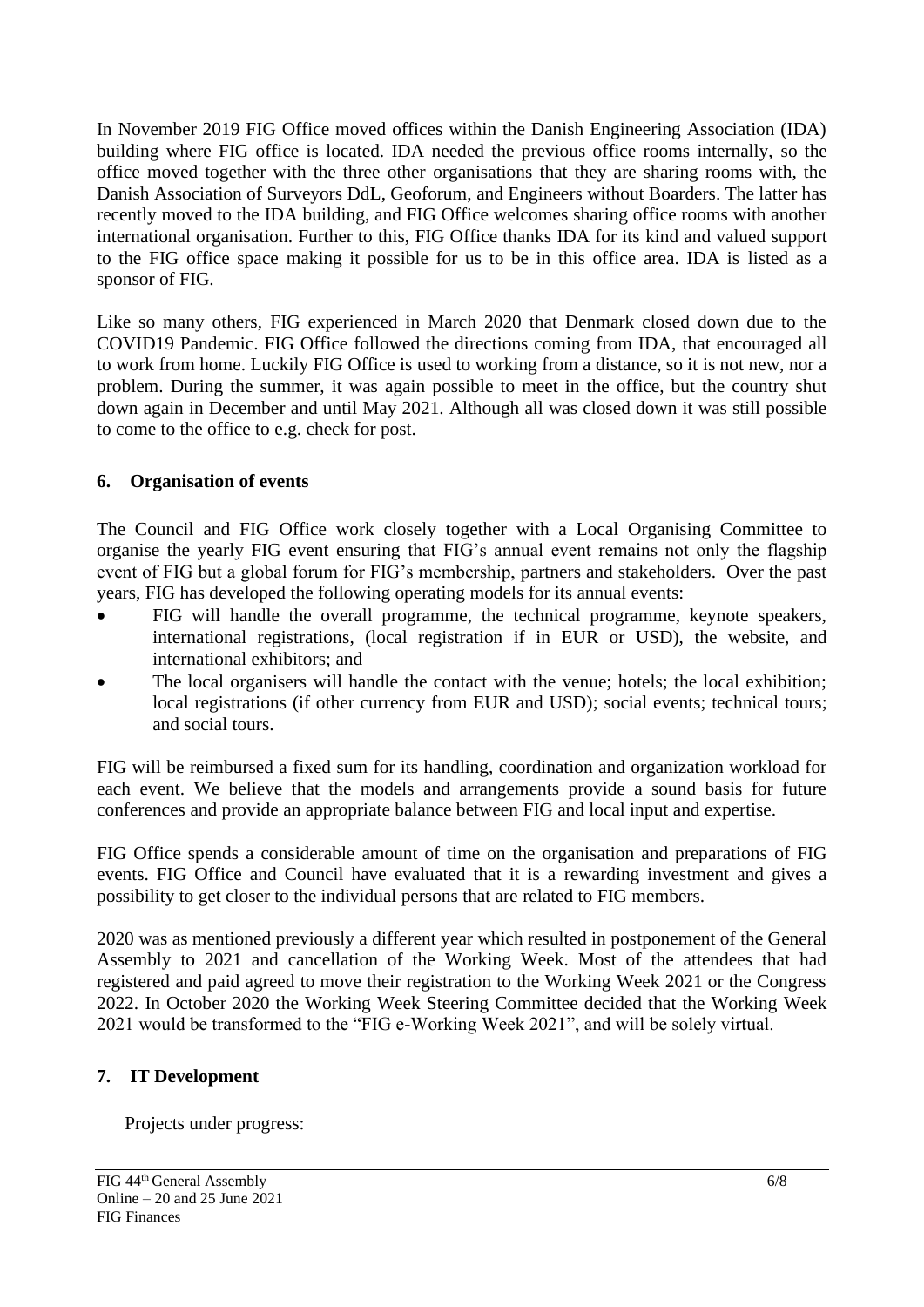- FIG Membership Database phase II which includes a user database where individuals can update info and interests.
- Improvement of navigation and content of the web site
- Improvements of FIG Conference Web App
- Use of social media technologies to improve the communication/information
- Updates and improvements of the registration-, abstract- and member-databases
- Improvements of online payment system.
- Online conferencing and webinars
- Online payment system

## **8. FIG Reserves**

As is shown in Annex C, the FIG general reserve at the end of 2020 was 140% of regular annual expenditure. This is above the 90-100% agreed by the 2009 General Assembly and is extraordinarily high due to the lower expenditure in 2020. As a 4-year average the general reserve is 138% (the reserve percentage is calculated using an average of four years' regular annual expenditure, as agreed at the 2012 General Assembly).

Currently, in the reserves an event reserve and an IT reserve of each  $\epsilon$  50,000 are included and it is worth noticing that the general reserve is calculated from the net reserve (deducted the two dedicated reserves). This is an advantage for the current situation and means that although facing at least two years with larger deficits FIG will still remain financially solid. It is however important to stress that hereafter, there need to be a focus on increasing the reserves again to ensure a future healthy situation.

The reserves are held in low risk investments and on bank accounts, in line with the policy agreed by the General Assembly. Any transfer of the reserves requires approval by two persons, one of whom being the Council member responsible for finance and administration.

## **9. Subscriptions 2023**

The 2020 General Assembly (that was postponed and will take place in 2021 combined with the General Assembly 2021) was supposed to approve membership fees as follows:

| Year | Per capita fee                                    | <b>Minimum</b> fee | <b>Maximum</b> fee |
|------|---------------------------------------------------|--------------------|--------------------|
| 2022 | €4.80 per member up to a 25 members or €50        |                    | 5,500 members      |
|      | maximum of $5,500$ members (whichever is greater) |                    | (E26,400)          |
|      | Member associations<br>from                       |                    |                    |
|      | countries listed by the World                     |                    |                    |
|      | Bank as low-income economies or                   |                    |                    |
|      | lower-middle-income economies                     |                    |                    |
|      | shall pay $\epsilon$ 2.40 member up to a          |                    |                    |
|      | maximum of 5,500 members.                         |                    |                    |

In 2017 the General Assembly decided increase the membership fee for 2019 and onwards (the last time an increase took place was in 2012). Council is conscious of the economic condition that members are operating under and in particular member's challenges with their national